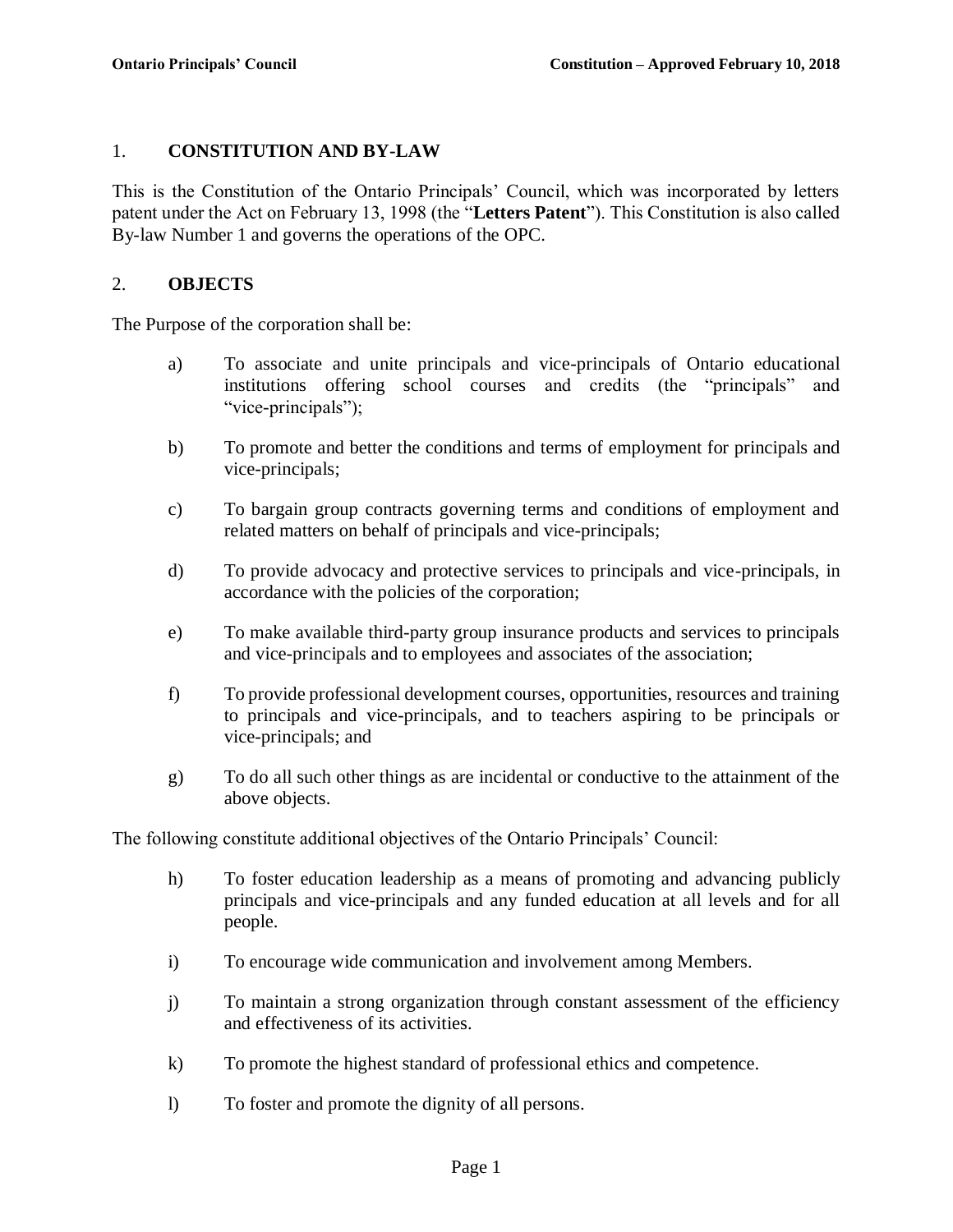m) To promote the growth of leadership in publicly funded educational institutions.

## 3. **INTERPRETATION**

The headings used throughout this Constitution shall not affect the construction thereof. In this Constitution, unless the context otherwise requires, expressions defined in the Act or any statutory amendment or modification thereto shall have the meaning so defined, and

- a) "**Act**" means the *Corporations Act*, R.S.O. 1990, c. C38 as amended and any successor legislation thereto;
- b) "**Alternate**" means an OPC Member who attends one or more Provincial Council Meetings, with the approval of the OPC District, in the place of a Provincial Councillor who is unable to attend, for the purpose of providing input from the OPC District. The Alternate does not act as a proxy for the Provincial Councillor, does not count for quorum and does not have a vote;
- c) "**Annual General Meeting**" or "**AGM**" means the annual meeting of the Members;
- d) "**Associate**" means an individual who does not qualify for membership and who belongs to a specified class of associates as defined by the Provincial Council from time to time;
- e) "**Corporation**" means Ontario Principals' Council;
- f) **The "District School Board**" means an English-language public board<sup>1</sup>;
- g) **"***ex officio***"** means by virtue of office. An individual holding a position ex officio shall not count for quorum and shall not have the right to vote at any meeting where such individual is present as a result of the ex officio role;
- h) "**Executive**" means:

 $\overline{a}$ 

- i those individuals who are OPC Members in good standing who, after being elected or appointed to the position of Provincial Councillor, are subsequently elected or appointed by Provincial Council to one of the positions identified in s. [7.1](#page-9-0) of the Constitution;
- ii the Executive Director of the Corporation, ex officio<sup>2</sup>;

<sup>1</sup> An "English-language public board" is defined by the *Education Act*, R.S.O. 1990, c. E, as amended, to mean "a) an English-language public district school board, or b) a public school authority."

<sup>2</sup> Under the *Corporations Act* (Ontario), a director is required to be a member of the Corporation. The Executive Director does not meet the definition of Member as currently configured and thus the by-law would have to be revised to contemplate a way for the Executive Director to be a Member or the Executive Director would not be a provincial councillor director. The government has introduced a Bill, Bill 154, which, among other things, will remove the requirement that a director must be a Member. On the assumption that the Bill will pass and be in force prior to adoption of the by-law, we have included the statement that the Executive Director is provincial councillor / director.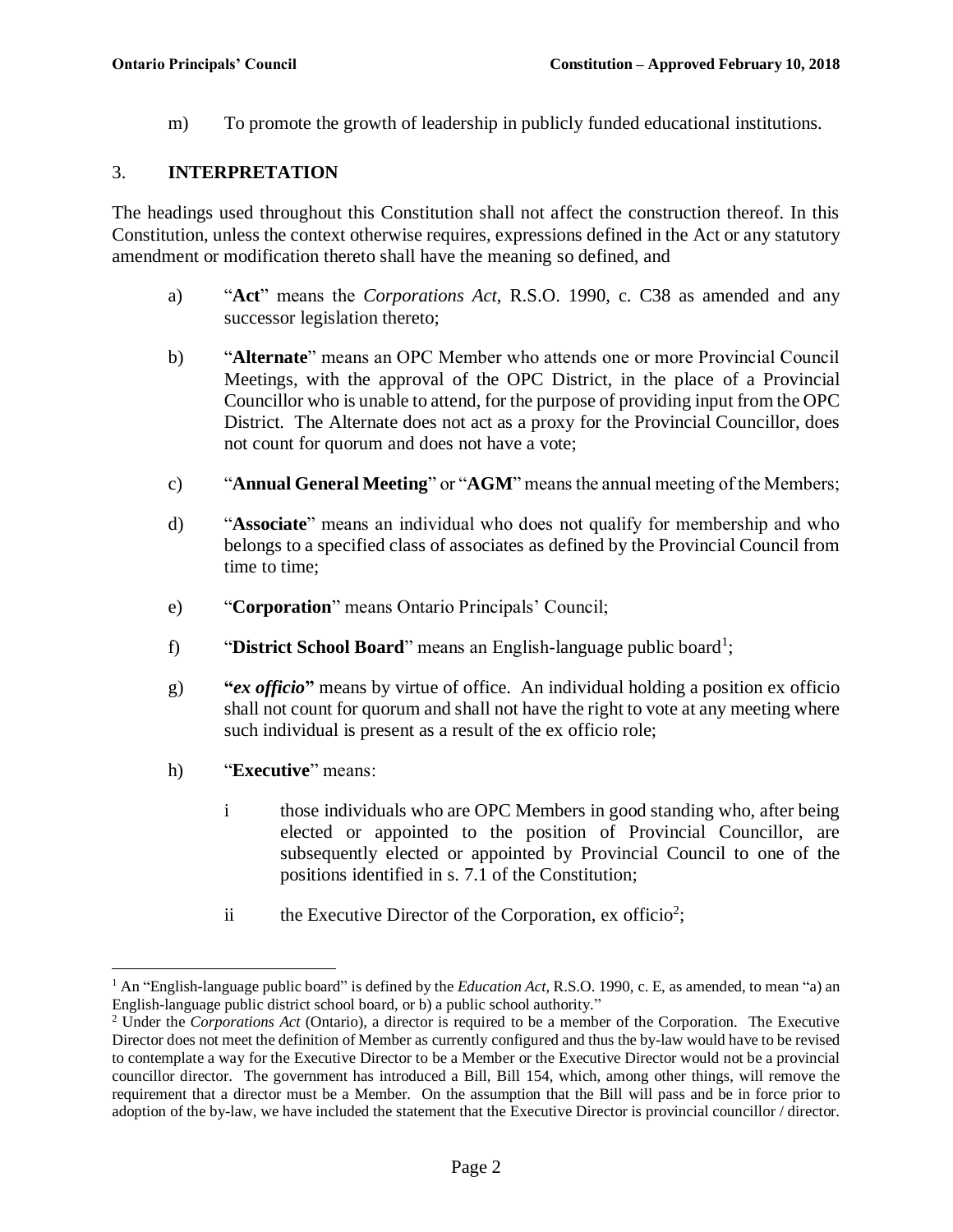each of whom shall be considered an officer of the Corporation;

- i) "**Extraordinary General Meeting**" means any meeting of the Members other than the AGM;
- j) "**Fiscal Year**" means the period from July 1 through to and including June 30 in each year;
- k) "**Fiscal Year End**" means June 30 in each year;
- l) "**Member**" means a Provincial Councillor Member and/or an Individual Member, as described in Article 4;
- m) "**OPC**" means the Ontario Principals' Council;
- n) "**OPC District**" means a local group of OPC Members which satisfies the criteria set out in sections [4.10](#page-5-0) and [4.13](#page-5-1) of this Constitution and has been recognized by the OPC as an OPC District in accordance with the OPC's District Recognition Policy in place from time to time;
- o) "**Policy**" means a policy put in place by the Provincial Council from time to time and "**Policies**" means two or more of such policies;
- p) "**Provincial Council**" means:
	- a. the members of the Executive, including the Executive Director, ex officio; and
	- b. the representatives from each duly recognized OPC District elected or appointed in accordance with the OPC District's election process, each of whom shall be a Provincial Councillor. Each Provincial Councillor must, at the time of his/her election or appointment and for the duration of his/her Provincial Council term remain an Individual Member in good standing. While on the Provincial Council, each Provincial Councillor will also be a Provincial Councillor Member, as described in Article 4;
- q) "**Provincial Councillor**" means a member of the Provincial Council, and Provincial Councillors are considered "directors" for the purpose of the Act; and
- r) "**Registered address**" of a Member means the Member's home address as most recently communicated by the Member to the OPC and recorded in the OPC Member database or entered directly by the Member in the OPC Member database.

This Constitution shall be, unless the context otherwise requires, construed and interpreted in accordance with the following:

> a) save as aforesaid, words and expressions defined in the Act or the regulations to the Act have the same meanings when used herein;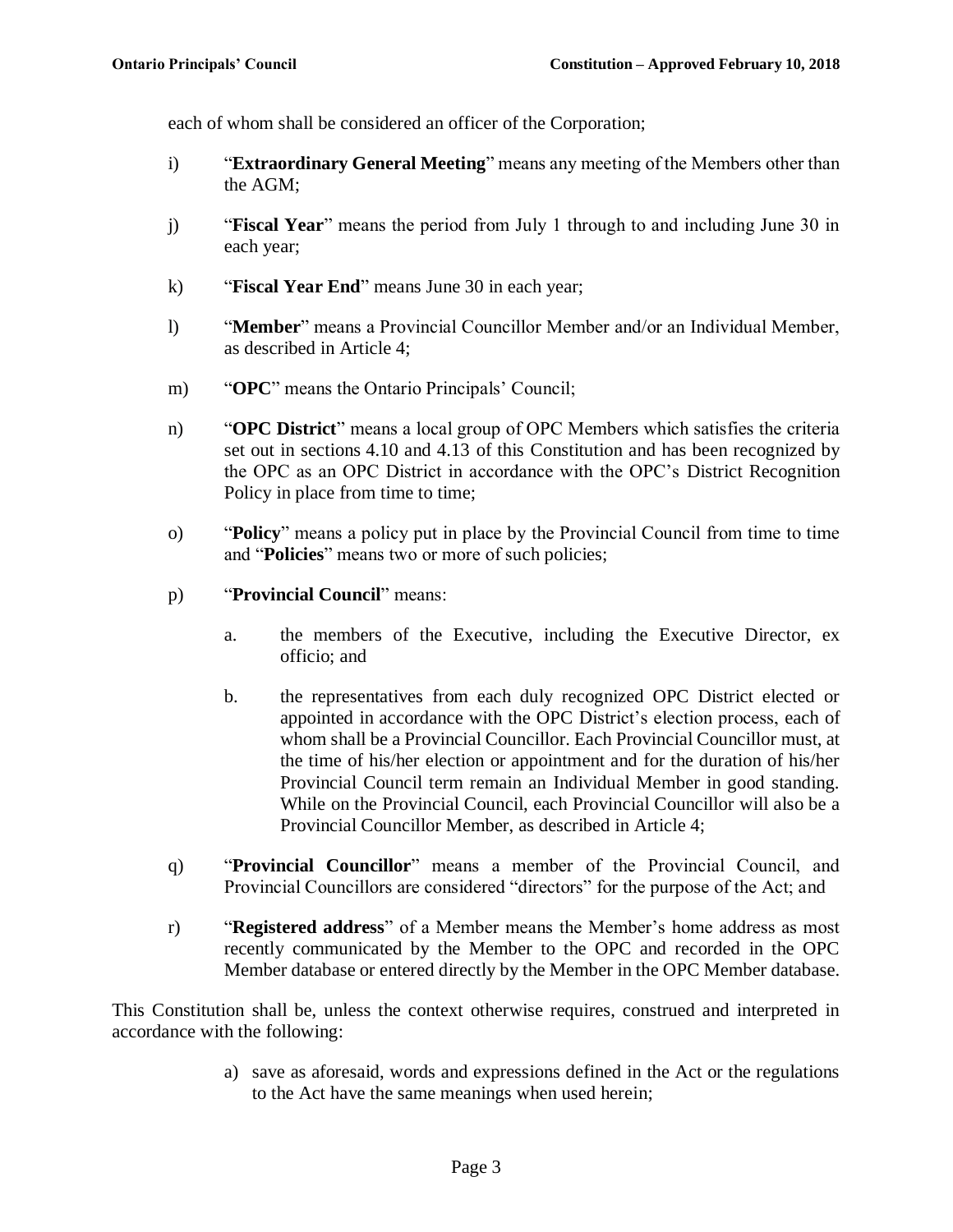- b) words importing number include the singular and plural; words importing gender include all genders and words importing persons include individuals, corporations, partnerships, trusts and unincorporated organizations; and
- c) the headings used in the Constitution are inserted for reference purposes only and are not to be considered or taken into account in construing the terms and provisions thereof or to be deemed in any way to clarify, modify or explain the effect of any such terms or provisions.

# 4. **MEMBERSHIP**

- 4.1 Members are those persons who have become Members in accordance with the Constitution and have not ceased to be Members. There shall be two classes of Members: Provincial Councillor Members and Individual Members.
- 4.2 Provincial Councillor Members shall be those individuals who are Provincial Councillors from time to time. Provincial Councillor Members shall be entitled to receive notice of, attend and vote at all meetings of Provincial Council Members. The number of votes each Provincial Councillor Member shall be entitled to exercise as a Provincial Councillor Member at Provincial Councillor Member meetings shall relate to the number of Individual Members in such Provincial Councillor Member's OPC District; the number of votes for each OPC District will be confirmed by the OPC prior to any meeting of Provincial Councillor Members of the OPC.
- 4.3 Individual Members shall be individuals who:
	- a) Are employed as a principal or vice-principal by a District School Board or other government agency that is funded directly or indirectly by a ministry of the government of Ontario; and
	- b) Have paid the required membership fees; and
	- c) Are working in the field of education in Ontario; and
	- d) Are not a member of the Ontario Teachers' Federation; and
	- e) Are otherwise in good standing; or
	- f) Do not necessarily meet the criteria set out in section 4.3 (a) to (d) above but otherwise meet criteria set by the Provincial Council from time to time and are otherwise in good standing.

Individual Members shall be entitled to receive notice of, attend and participate at meetings of Members but shall not be entitled to a vote thereat.

4.4 The Executive shall be entitled to deny or terminate the membership of an individual in accordance with the Membership Policy and such other relevant Policies in place from time to time.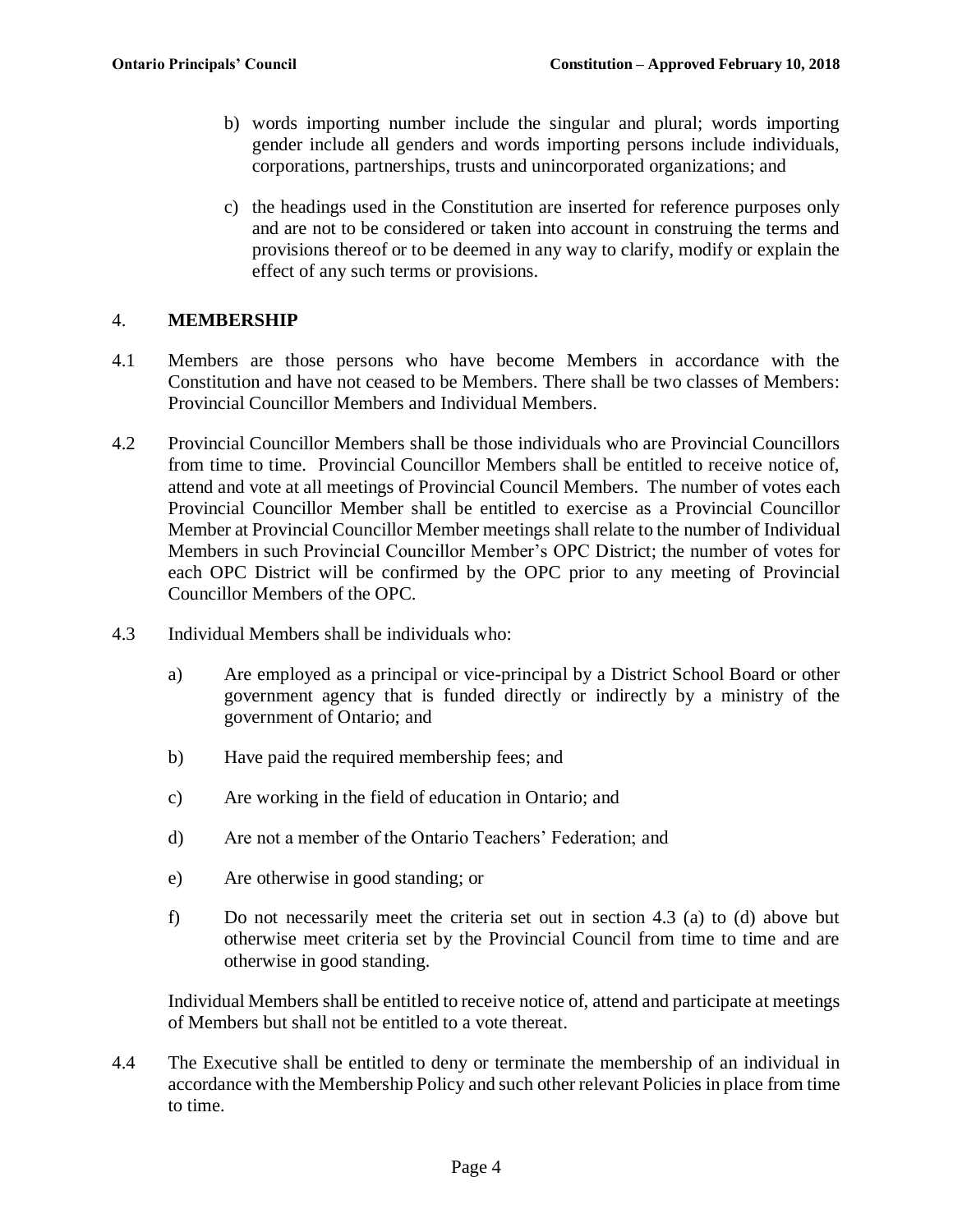- 4.5 Every Member shall uphold the Letters Patent, comply with this Constitution, the bylaw(s) and the Corporation's Policies.
- 4.6 Members in good standing shall have privileges of membership including the following rights:
	- a) The right to receive professional and/or legal advice and support in accordance with the Corporation's Policies;
	- b) The right to have access to the Constitution;
	- c) The right to receive such other benefits and services as may be determined by the Provincial Council from time to time.

In addition, Individual Members shall have the right to stand for election or be eligible for appointment by the applicable OPC District to the Provincial Council and, in turn, the Executive of the OPC.

- 4.7 Fees for Members shall be set in accordance with sections 6.7 and 15.1, and fee rebates shall be set in accordance with sections 6.7 and [16.](#page-14-0)1. While monies rebated to OPC Districts are calculated on a per Member basis, the rebate is a benefit that belongs to, and may only be paid to, the OPC District. In no instance shall the rebate be paid to a Member by either the Corporation or any OPC District. The rebate is not an individual right or benefit of membership.
- 4.8 The interest of a Member in the Corporation is not transferable and lapses and ceases to exist:
	- a) At the time the resignation is received by the OPC;
	- b) Upon the death of the Member;
	- c) On the date the Member no longer meets the definition of Member as prescribed in section 4.2 or section 4.3;
	- d) In the case of a Provincial Councillor Member, and with respect to the Provincial Councillor Membership (but not the Individual Membership), on the date the Member is no longer a Provincial Councillor; or,
	- e) Otherwise in accordance with the Policies of the Corporation.
- 4.9 An Individual Member is not in good standing if s/he has failed to pay the approved membership fee or any other subscription or debt due and owing by the Individual Member to the Corporation. After notice of such financial deficiencies, the Individual Member shall have ninety (90) days to pay any monies owed to the Corporation failing which the individual shall cease to be an Individual Member, and, if applicable, a Provincial Councillor Member, as of the day following the last day for which fees were paid.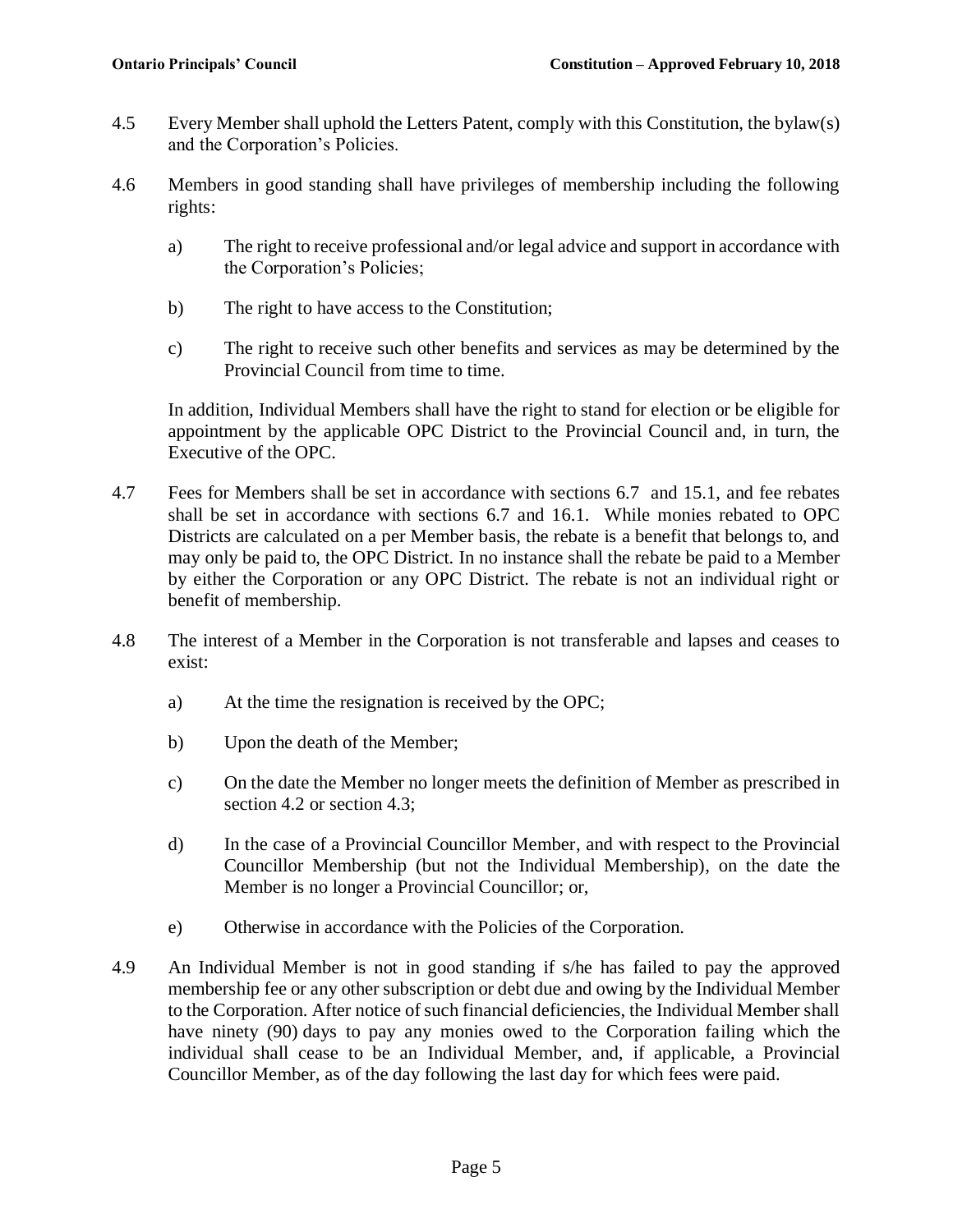- <span id="page-5-0"></span>4.10 An OPC District shall mean the group of Individual Members who work for the same District School Board.
- 4.11 In exceptional circumstances, the Provincial Council may, in its absolute discretion, declare that a particular group of Individual Members shall constitute an OPC District, where those Individual Members do not otherwise fall into an existing OPC District and in so doing shall prescribe the rights and responsibilities of the OPC District, which may deviate from those expressed herein at the discretion of the Provincial Council.
- 4.12 An OPC District may invite an Individual Member, with his or her express consent, to join that OPC District provided the Individual Member is not otherwise eligible to belong to an existing OPC District.
- <span id="page-5-1"></span>4.13 In order to receive recognition from the OPC as a duly constituted OPC District the potential OPC District must:
	- a) Request and receive the formal recognition of the Executive, which recognition shall not be unreasonably withheld provided the OPC District is as described in s. [4.10](#page-5-0) and the criteria set out below are satisfied;
	- b) Adopt a constitution compatible with this Constitution and submit a copy of that Constitution to the OPC;
	- c) Provide the most recent annual financial statements of the OPC District to the Corporation;
	- d) Commit to provide financial statements to the Corporation each year no later than October  $31<sup>st</sup>$  in any year with respect to the previous financial year end;
	- e) Comply with the Policies of the Corporation.

Schedule "A" attached hereto contains a list of the OPC Districts as of the date hereof.

#### 5. **MEMBERS' MEETINGS**

- 5.1 There shall be one Annual General Meeting held in each Fiscal Year, the date and place of which shall be set by the Provincial Council but which shall be no more than fifteen (15) months after the last annual meeting and no more than six (6) months after the end of the last completed financial year.
- 5.2 The Executive and/or the Provincial Council may, whenever they deem it appropriate, convene an Extraordinary General Meeting.
- 5.3 The notice of the Annual General Meeting or an Extraordinary General Meeting shall specify the place, date, and the hour of the meeting. Such notice shall be delivered by personal delivery, or by prepaid mail, or by email or other electronic communication, individually to all Members. Each OPC District President/Chair shall also receive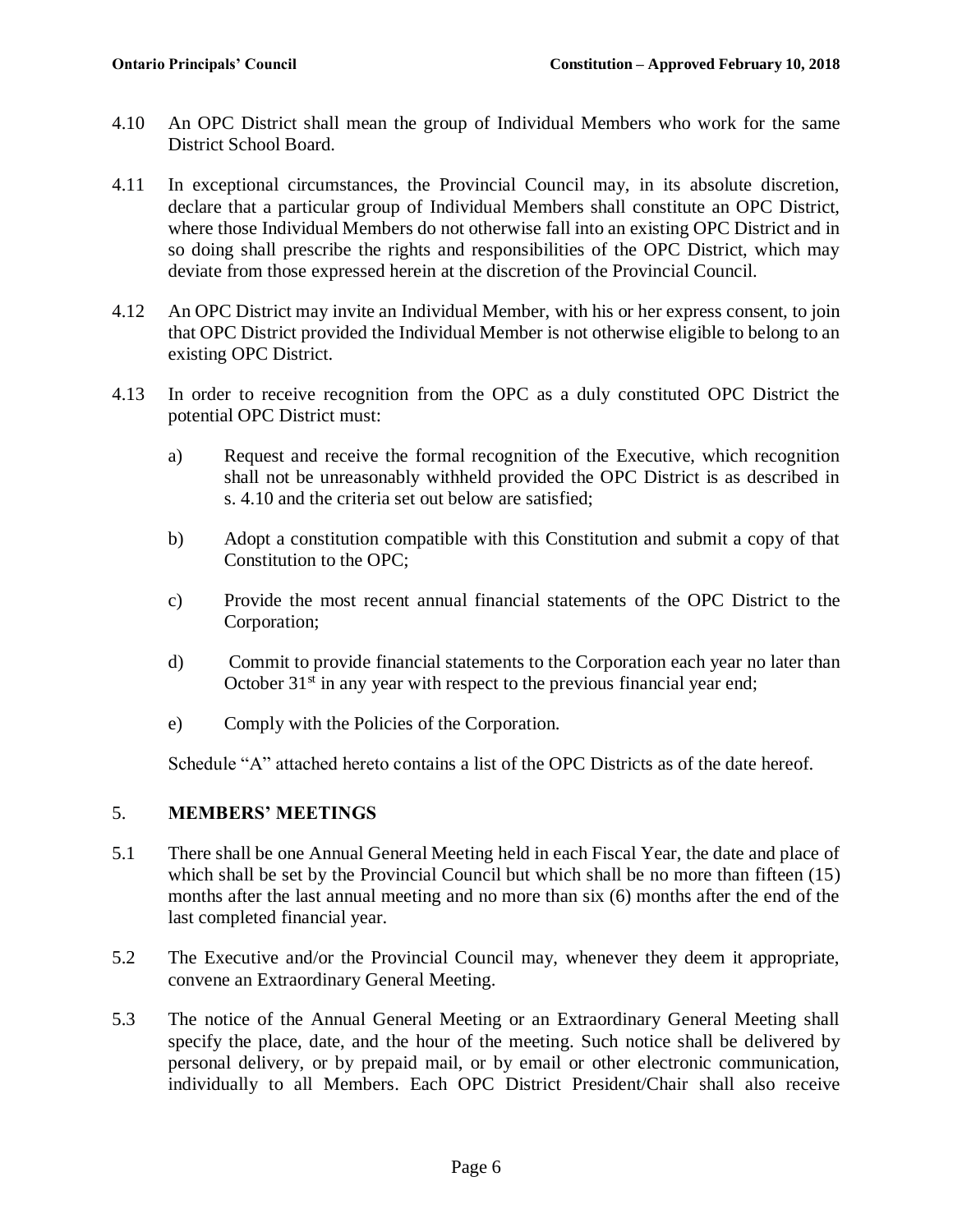confirmation of the total number of votes each OPC District is eligible to cast through its Provincial Councillor Members at the meeting in accordance with subsection [5.6](#page-6-0) below.

- 5.4 The notice shall be given not less than fifteen (15) days and no more than forty-five (45) days before the date of the meeting. The notice shall include the general nature of the business to be transacted and shall state the text of any special resolution intended to be submitted to the meeting.
- 5.5 No error or omission in giving notice of any meeting or any adjourned meeting of the members of the Corporation shall invalidate any resolution passed or any proceedings taken at any meeting of Members.
- <span id="page-6-0"></span>5.6 Provincial Councillor Members shall be allocated voting privileges at a meeting of Members on the basis of one vote for every 50 Individual Members or major fraction thereof (25 – 49 Individual Members inclusive) in the OPC District for which the Provincial Councillor Member has been elected as a Provincial Councillor. In no event shall any OPC District have fewer than two votes. The Provincial Councillor Members from an OPC District will have discretion in determining how the Provincial Councillor Members from that OPC District will exercise the votes at a meeting of Members. In no event, however, will the total number of votes recognized at a meeting of Members for Provincial Councillor Members representing an OPC District exceed the total number of votes allocated to the Provincial Councillor Members from that OPC District.
- 5.7 OPC will fund the reasonable expenses of Provincial Councillor Members from each OPC District as well as the Executive to attend the Annual General Meeting in accordance with the Corporation's Expense Reimbursement Policy.
- 5.8 The Executive Director shall send to each OPC District a list of the Individual Members in such OPC District in advance of the Annual General Meeting.
- 5.9 The President or designate shall preside at all meetings of Members.
- 5.10 A quorum shall exist when there is a Provincial Councillor Member present, either in person or by proxy, from eighty percent of all duly constituted OPC Districts.
- 5.11 The following business shall be conducted at the Annual General Meeting:
	- a) Confirming the election of the Provincial Councillors;
	- b) Receiving the latest audited financial statements; and
	- c) Appointing auditors.
- 5.12 In addition, without limiting the generality of the foregoing, the following business may also be conducted at the Annual General Meeting (as special business):
	- a) Moving resolutions pertaining to the business to be conducted at the Annual General Meeting which have been brought forward by the Executive, the Provincial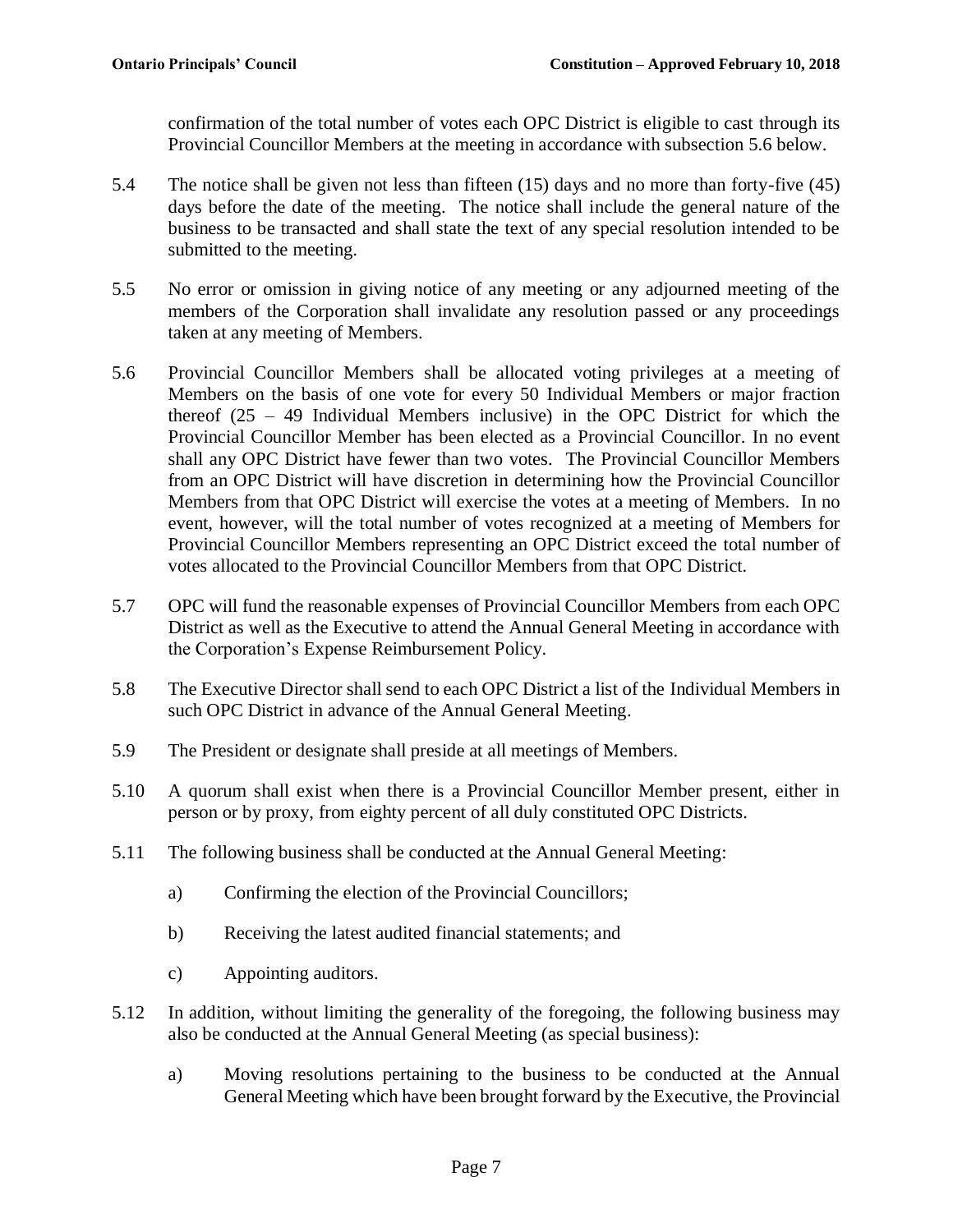Council and/or OPC Districts, notice of which resolutions must be received by the OPC no later than 30 days prior to the Annual General Meeting;

- b) Receiving reports from Provincial OPC Committees and the Executive;
- c) Amending the Constitution.
- 5.13 The Executive shall present at each Annual General Meeting financial statements and the report thereon of the auditor to the Members. The financial statements shall:
	- a) Be approved by the Provincial Council and signed by the President and Executive Director prior to the AGM;
	- b) Be a comparative statement relating separately to the latest completed Fiscal Year and the Fiscal Year next preceding it;
	- c) Include a statement of surplus or deficit for each period;
	- d) Include a statement of source and application of funds for each period; and
	- e) Include a balance sheet as at the end of each period with each statement containing the information required by the Act to be disclosed in such statements.
- 5.14 A copy of the proposed financial statement and a copy of the Auditor's report, if any, shall be sent to Provincial Councillor Members by prepaid mail or electronic means twenty-one (21) days or more before the date of the Annual General Meeting.

## 6. **PROVINCIAL COUNCIL**

- 6.1 There shall be a Provincial Council which shall be the board of directors of the Corporation for the purposes of the Act. The number of Provincial Councillors shall be set by special resolution from time to time. The Provincial Council shall be the following:
	- a) The members of the Executive;
	- b) A minimum of two representatives from each duly recognized OPC District elected in accordance with the OPC District's election procedures. OPC Districts with 250 or more Individual Members shall be entitled to elect one additional representative (for a total of three representatives) and Districts with 750 or more Individual Members shall be entitled to elect two additional representatives (for a total of four representatives); and
	- c) OPC Districts shall be entitled to elect the appropriate number of representatives based upon the number of Individual Members within their OPC District as at March  $31<sup>st</sup>$  each year for the term beginning at the next annual meeting of Members.
- 6.2 Provincial Councillors shall be elected by their OPC District prior to July 1st in the year the Provincial Councillor(s) will assume office. This provision does not apply to OPC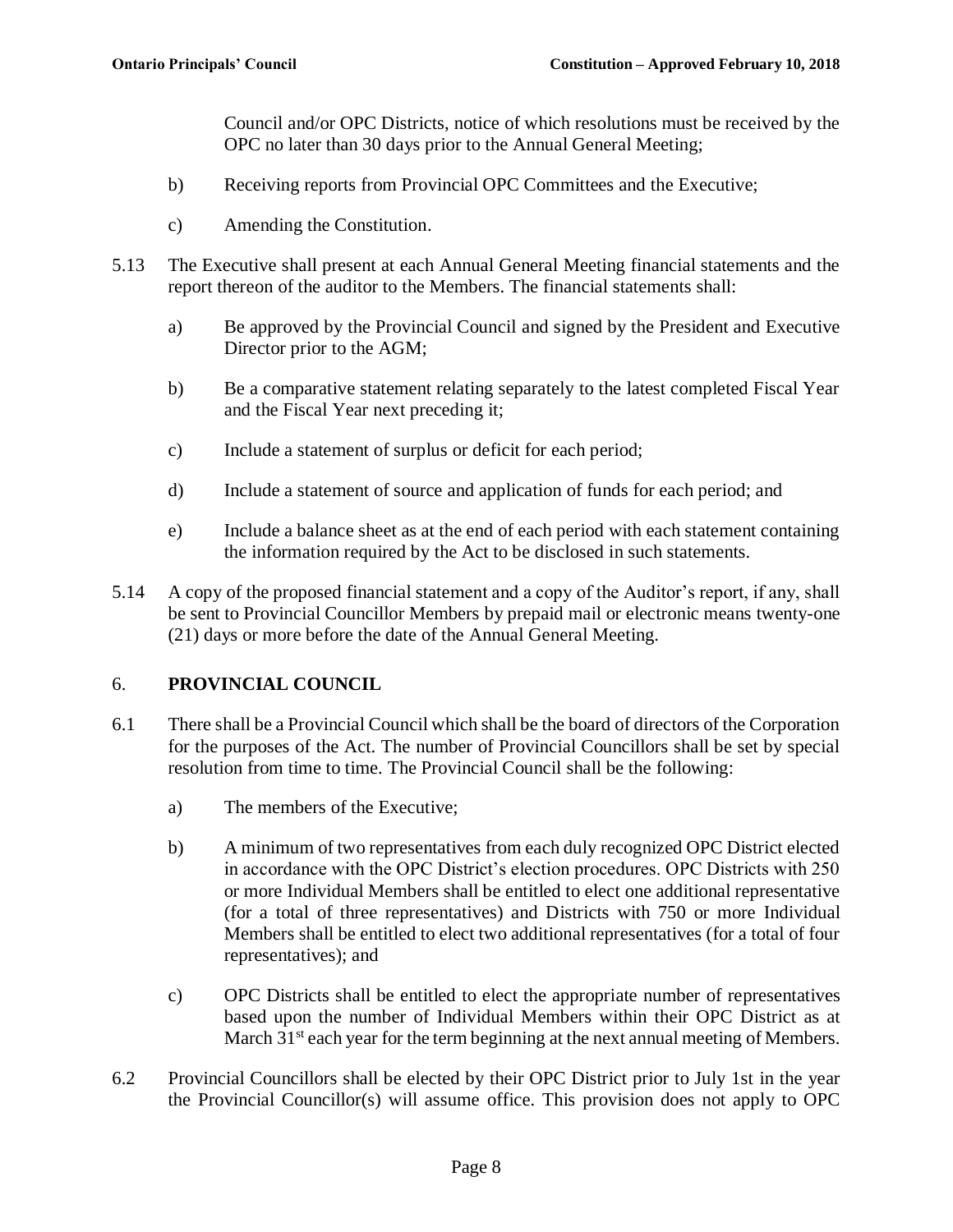Districts which, because of Executive elections, have the opportunity to elect or appoint a replacement Provincial Councillor in accordance with s. [7.3.](#page-9-1)

- 6.3 Subject to section 7.3 and section 7.6, the term of office for Provincial Councillors shall begin at the Annual General Meeting at which the election of the Provincial Councillors is confirmed.
- 6.4 Provincial Councillors must be Individual Members who, upon election to the Provincial Council, automatically become Provincial Councillor Members.
- 6.5 Each Provincial Councillor shall be at least 18 years of age and shall not be an undischarged bankrupt or a mentally incompetent person.
- 6.6 Alternates for Provincial Councillors are permitted to attend meetings of the Provincial Council with the approval of the OPC District and the Chair of the Provincial Council but such individuals do not count for quorum or have the right to vote and are ineligible to stand for election to a position on the Executive.
- 6.7 The Provincial Council shall be a policy-making body of the OPC and shall have the authority to manage the affairs of the OPC, and more specifically but without restricting the generality of the foregoing, it shall have the powers hereinafter set forth:
	- a) To elect the Executive from among the Provincial Councillor Members of the Provincial Council;
	- b) To carry out the decisions taken at General Meetings and handle any business arising between such meetings;
	- c) To promote good relationships with other associations of educators in Ontario, Canada and around the world;
	- d) To set fees and fee rebates;
	- e) To approve, at its last Provincial Council meeting of the Fiscal Year, a balanced operating budget for the next Fiscal Year;
	- f) To approve the audited financial statements;
	- g) If necessary, to approve the hiring of the Executive Director upon the recommendation of the Executive;
	- h) To authorize the compensation (including salary and benefits) of the Executive Director;
	- i) To establish or remove committees or focus groups, their terms of reference, their composition, their budgets and their lines of responsibilities and accountability;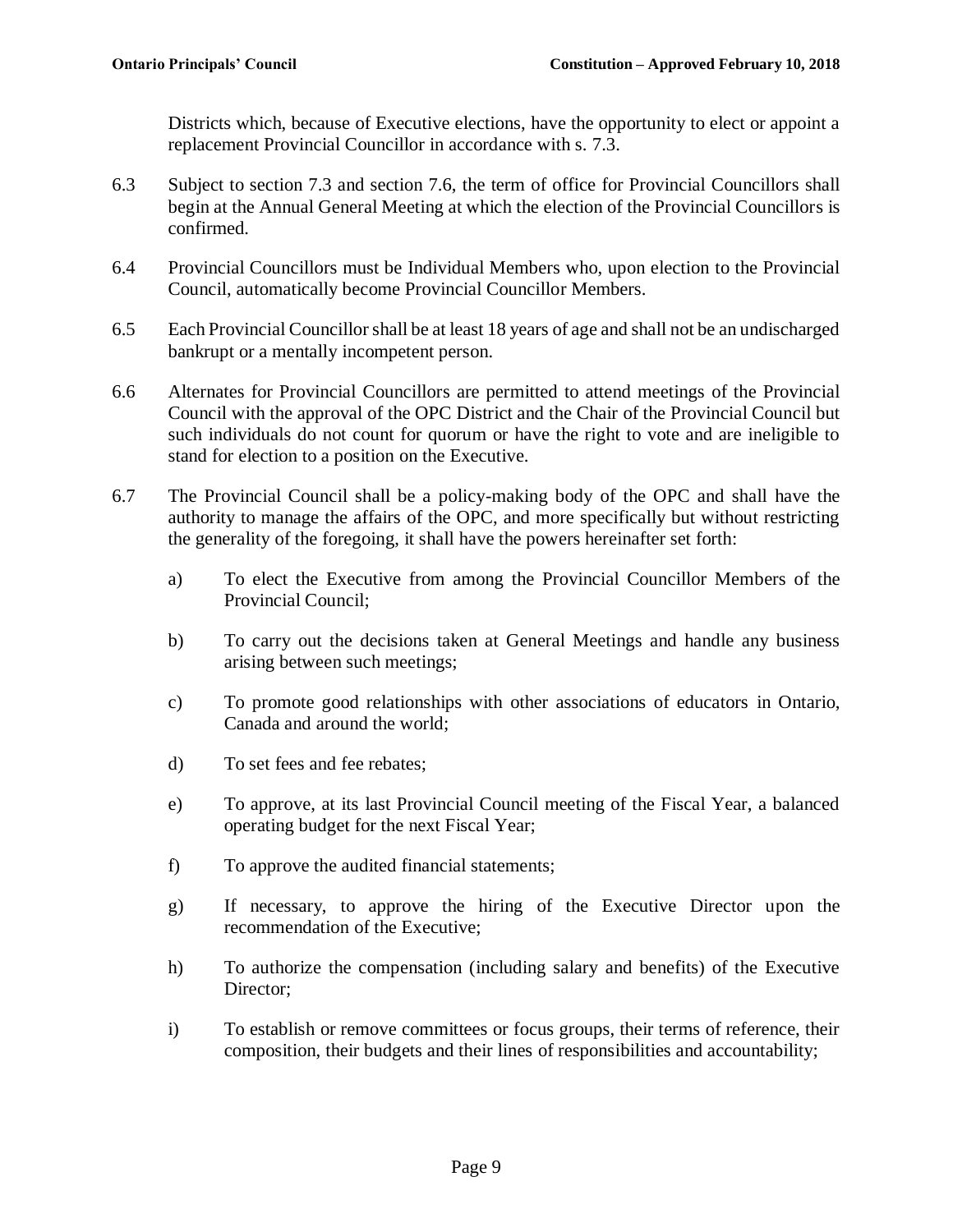- j) To authorize any release time for any Executive or Provincial Council positions including but not limited to salary and benefits to be paid;
- k) To set the dates of the Provincial Council meetings, and to determine whether those meetings shall be held in person or electronically, and if electronically, to approve the method for voting;
- l) To define categories of Associates.
- 6.8 A quorum shall be attained where there is a Provincial Councillor present from at least 50 percent plus one of the total number of duly constituted OPC Districts.
- 6.9 The Provincial Council may develop, approve and implement a Policy for the express purpose of removing a Provincial Councillor from his or her office.

# 7. **EXECUTIVE**

- <span id="page-9-0"></span>7.1 The Executive (who shall be the Officers of the Corporation) shall usually include the immediate Past-President, the President, the President-Elect, two (2) Vice-Presidents, the Executive Director and two (2) elected and up to two (2) appointed Members-at-Large. The Executive Director shall be invited to all meetings of the Executive and shall act as a resource to the Executive.
- 7.2 The President-Elect, two (2) Vice-Presidents and up to two (2) Members-at-Large shall be elected from and by the Provincial Council annually at a Provincial Council Meeting. The President-Elect usually shall assume the role of President immediately following his or her completion of the role of President-Elect provided he or she continues to be a Member. In the event that the President-Elect is not able to assume the role of President, the Provincial Council shall elect or appoint in accordance with relevant Policies someone else to fill the role in accordance with sections 7.6 and 10.3 hereof, and the then President may be asked to remain in the role until such time as a new President is elected. The Past-President usually shall assume the position immediately following his or her completion of the role of President provided he or she continues to be a Member. In the event that the immediately past President is not able to assume the role of Past-President, that position shall remain vacant until the next election.
- <span id="page-9-1"></span>7.3 The OPC Districts whose Provincial Councillors were elected or appointed to Executive positions shall be entitled to select replacement representatives to the Provincial Council. Those replacement representatives will be appointed by Provincial Council (provided there is a quorum on Provincial Council at the relevant time), and the Provincial Councillor so appointed to the Provincial Council shall complete the term of the individual whose position is being replaced.
- 7.4 The President may recommend to the Provincial Council the appointment of up to two (2) additional Members-at-Large for the Executive from the Provincial Council. The President's recommendation shall contain rationale based on specific representation needs on the Executive or the special needs that cannot be accommodated by the current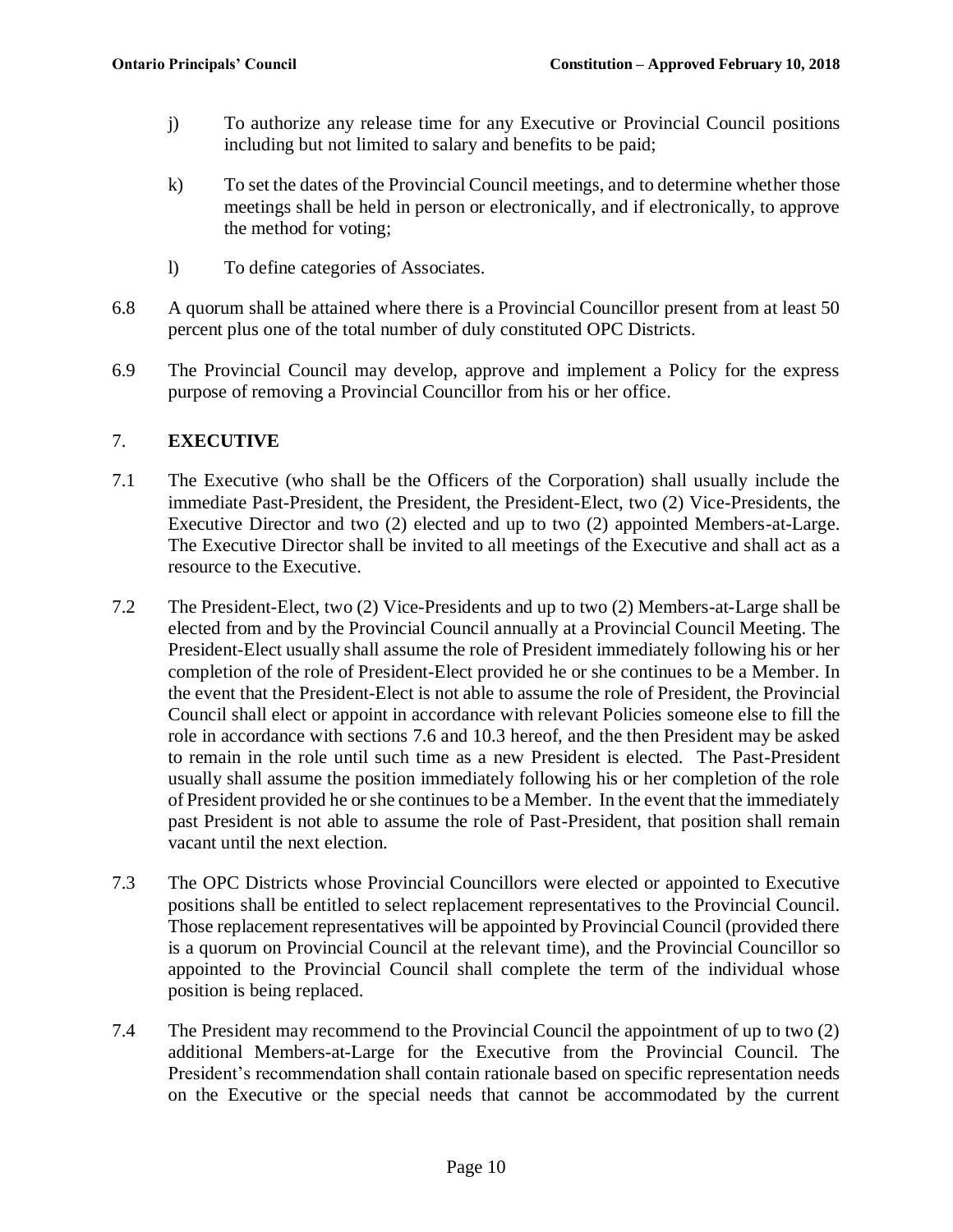Executive including but not limited to panel (elementary and secondary), gender and demographic considerations. The names of the recommended individuals shall be included in the list of individuals presented at the Annual General Meeting for confirmation.

- 7.5 Terms of Office:
	- a) The President, the Past President and the President-Elect usually shall have a oneyear, non-renewable term of office;
	- b) The term of office for the Vice-Presidents and the Members-at-Large usually shall be one year; and
	- c) Terms of office shall begin at the Annual General Meeting at which the Provincial Councillors are elected, or, in the case of an individual filling a vacancy, shall be deemed to begin at the Annual General Meeting at which the election of the Provincial Councillor whose position the individual is assuming was confirmed.
- 7.6 In the event of a vacancy in any Executive position, and notwithstanding the usual terms of office of any Executive position, the Provincial Council may, in accordance with the Corporation's policies and protocols, fill the vacancy from among its members or, upon the recommendation of the Executive, appoint a Member who has previously served on the Executive to fill the vacancy and in extraordinary circumstances may extend or reinstate a term of office.
- 7.7 The office of the President shall be a full-time release position with the President being seconded or on a leave of absence from his or her District School Board during his or her term of office.
- 7.8 There shall also be a Secretary, who will be the office manager of the Corporation. The Secretary will not be part of the Executive. The Secretary shall have such duties as are assigned from time to time by the Executive.

## 8. **DUTIES AND POWERS OF THE PRESIDENT**

- 8.1 The President shall be the official spokesperson of the Ontario Principals' Council.
- 8.2 The President or designate shall be responsible for chairing Executive Meetings, Provincial Council Meetings, the Annual General Meeting and any Extraordinary General Meetings.
- 8.3 The President, in addition to the Provincial Council and Executive (see section 9.6), shall also have the authority to establish committees and focus groups. The President alone shall be responsible for all individual appointments to committees, focus groups and outside bodies.
- 8.4 The President shall be a member of any committee or focus group *ex officio*.
- 8.5 The President, as a member of the Executive, shall not have voting privileges at the Annual General Meeting or at any Extraordinary General Meetings.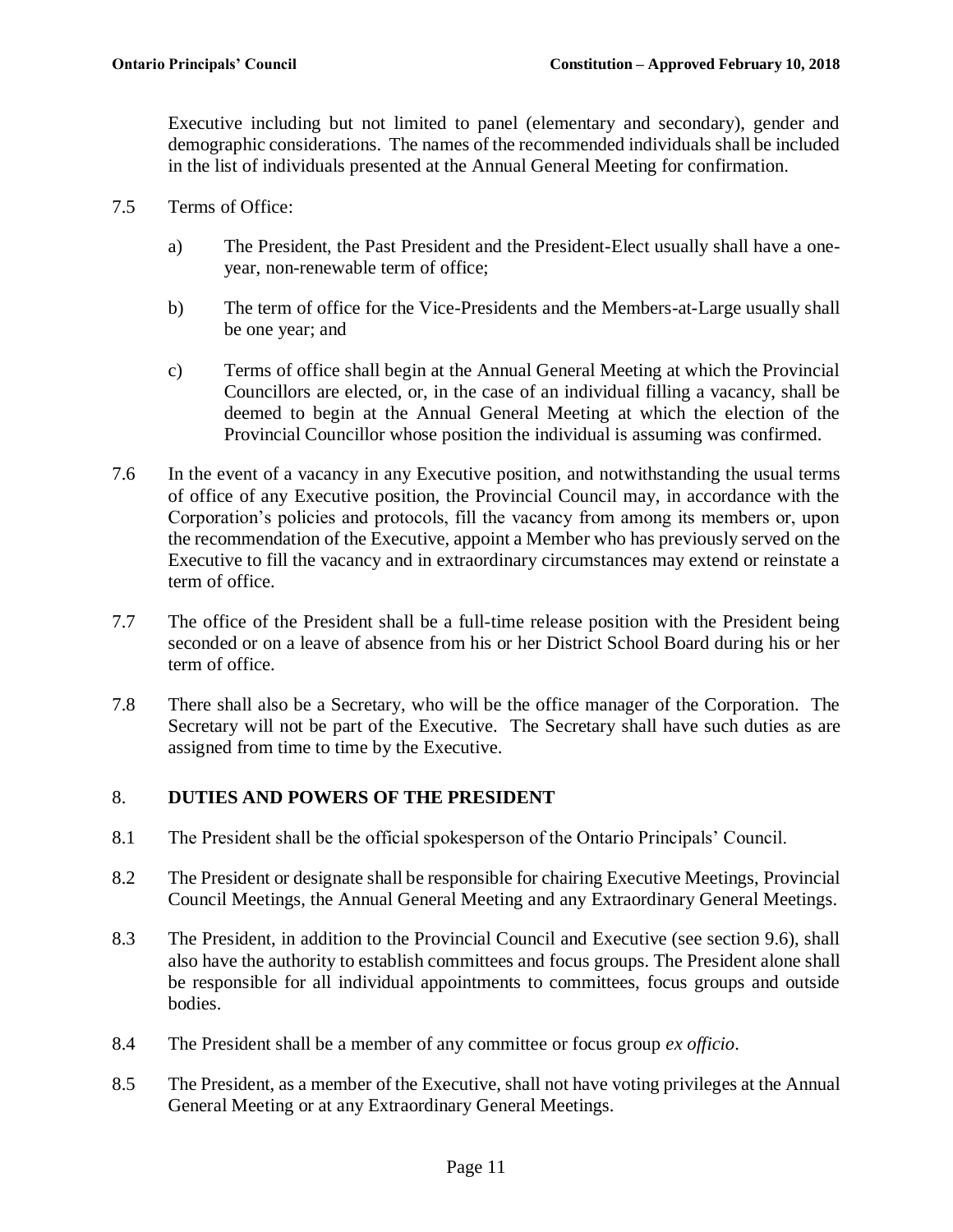#### 9. **DUTIES AND POWER OF THE EXECUTIVE**

- 9.1 The Executive shall have the authority and the responsibility to administer the affairs of the Ontario Principals' Council between meetings of the Provincial Council.
- 9.2 The Executive shall present a financial report at each in-person Provincial Council meeting.
- 9.3 The Executive shall meet at the direction of the President.
- 9.4 Special meetings of the Executive shall be called upon the written request of at least four (4) members of the Executive.
- 9.5 The quorum for Executive meetings shall be five members of the Executive.
- 9.6 The Executive may establish or remove committees or focus groups, their terms of reference, their composition, their budgets and their lines of responsibilities and accountability.
- 9.7 The Provincial Council may develop, approve and implement a Policy for the express purposes of removing an Executive member from his or her Executive office.
- 9.8 Members of the Executive shall have the authority to move or second resolutions, speak to resolutions and otherwise participate in or lead discussion at the Annual General Meeting and any Extraordinary General Meetings of the Corporation.
- 9.9 An Executive member shall not have voting privileges at the Annual General Meeting or any Extraordinary General Meetings unless exercising one or more of the votes from his or her OPC District, at the request of the OPC District, at the Annual General Meeting or any Extraordinary General Meeting.

#### 10. **EXECUTIVE ELECTIONS**

- 10.1 All nominees for Executive positions must be Individual Members in good standing and must consent in writing to their nomination. In addition, all nominees for Executive positions must be Provincial Councillor Members.
- 10.2 Nominations are required for the following five (5) positions on the Executive: President-Elect, two (2) Vice-Presidents and two (2) Members-at-Large.
- 10.3 There is no nomination for the position of President since the President-Elect will normally accede to the Presidency. In the event that the President-Elect is not able to accede to the Presidency, nominations would then be in order for the position of President.
- 10.4 Should more than one person be nominated for one position, voting shall be by secret ballot. To be elected to a position the candidate must receive a majority of the votes cast. This may require more than one ballot.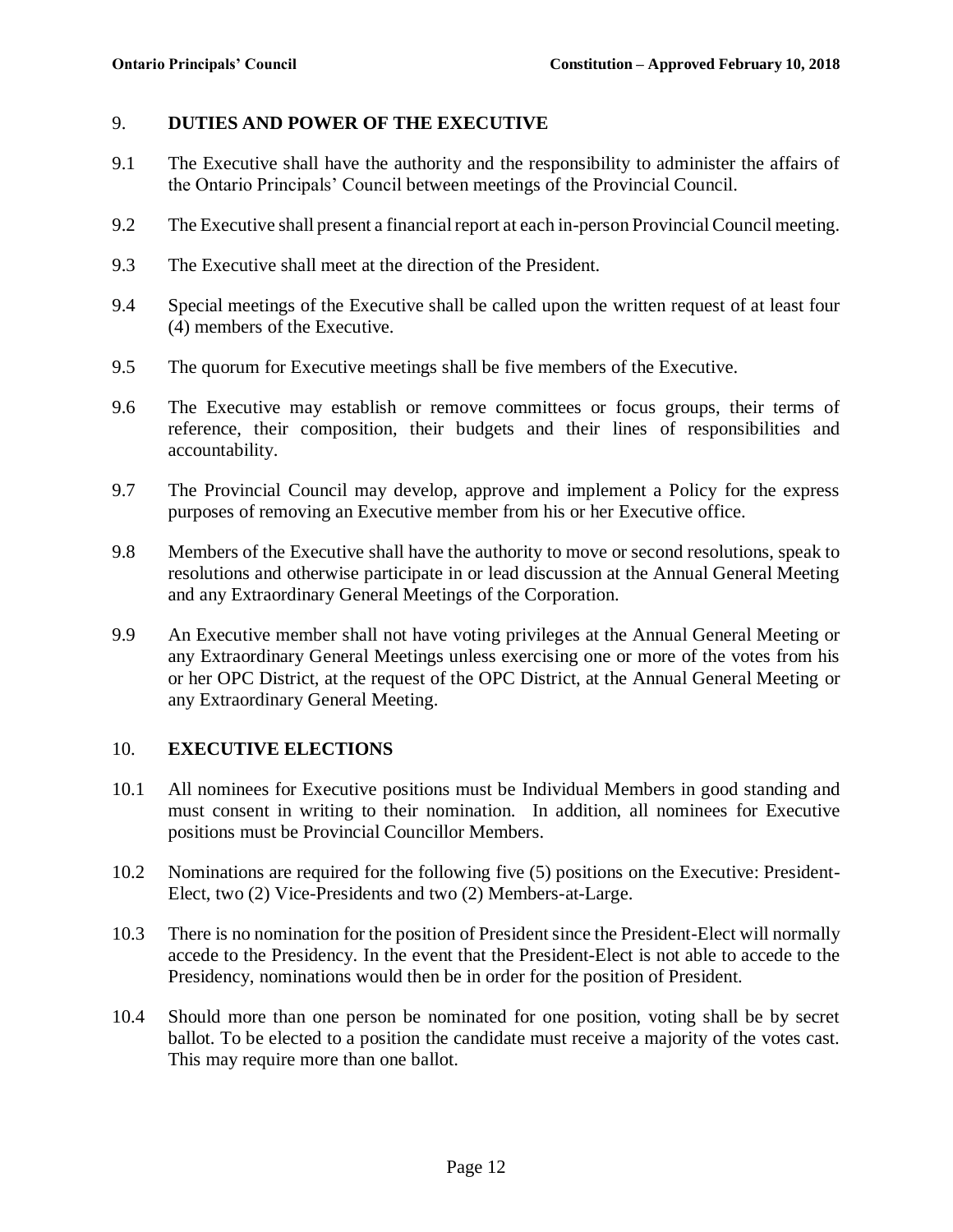10.5 The Executive Director shall conduct elections according to procedures approved by Provincial Council.

### 11. **BORROWING**

- 11.1 In order to carry out the purposes of the Corporation, the Executive may, on behalf of and in the name of the Corporation, raise or secure the payment or repayment of money in such manner as they decide.
- 11.2 Borrowing shall be authorized by a special resolution of an Annual General Meeting or Extraordinary General Meeting.
- 11.3 Once authorized, Provincial Council may by special resolution restrict the borrowing powers of the Executive but a restriction so imposed expires at the next Annual General Meeting.

## 12. **CORPORATION BUSINESS**

- 12.1 The registered office of the OPC shall be in the City of Toronto, in the Province of Ontario, and at such location therein as the Executive may from time to time determine.
- 12.2 Notwithstanding the foregoing, the Executive may permit some of the documents, including its financial records, to be kept at places in the province other than the address of the OPC.
- 12.3 Unless changed in accordance with applicable law, the financial year of the OPC shall end on the 30<sup>th</sup> day of June.
- 12.4 Deeds, transfers, assignments, contracts, obligations, certificates and other instruments may be signed on behalf of the OPC by the Executive Director and the President or designates.
- <span id="page-12-0"></span>12.5 Any Provincial Councillor or Executive member or other officer of the OPC who is, directly or indirectly, interested in a proposed contract or transaction with the OPC shall disclose fully and promptly the nature and extent of such interest to the Executive.
- 12.6 An individual referred to in Section [12.5](#page-12-0) shall account to the Executive for profit made as a consequence of the OPC entering or performing the proposed contract or transaction, unless: the person discloses his or her interest as required by Section [12.5;](#page-12-0) after such disclosure the proposed contract or transaction is approved by the Executive; and the person abstains from voting on the approval of the proposed contract or transaction [and does not remain present for any vote and does not attempt to influence any vote]; or unless: the contract or transaction was reasonable and fair to the OPC at the time it was entered into; and after full disclosure of the nature and extent of such interest in the contract or transaction it is approved by special resolution; and unless the Constitution otherwise provides, the individual referred to in Section [12.5](#page-12-0) shall not be counted in the quorum at a meeting of the Executive at which the proposed contract or transaction is approved.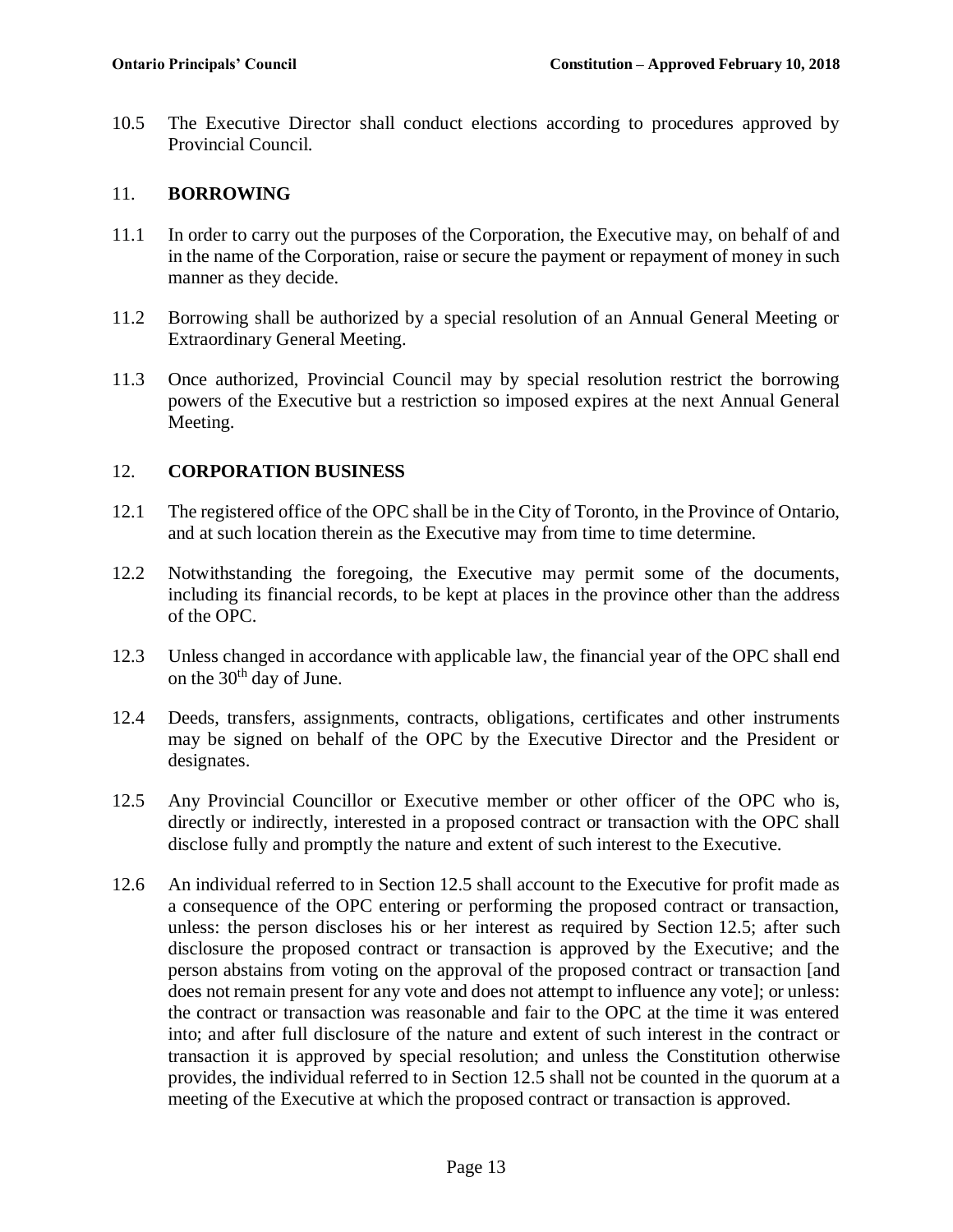- 12.7 The fact that a Provincial Councillor or Executive member is, in any way, directly or indirectly, interested in a proposed contract or transaction, or a contract or transaction, with the OPC does not make the contract or transaction void, but, if the matters referred to in Section [12.5](#page-12-0) have not occurred, a court may, on the application of the OPC or an interested person, prohibit the Corporation from entering the proposed contract or transaction; set aside the contract or transaction; or make any order that it considers appropriate.
- 12.8 The funds and property of the OPC shall be used and dealt with only for its purpose and in accordance with the Constitution.

# 13. **LIABILITY OF OFFICERS AND DIRECTORS**

- 13.1 No Executive member or Provincial Councillor shall be liable for the acts, negligence or defaults of any other Executive member or Provincial Councillor or employee or for any loss, damage or expense happening to the OPC through the insufficiency or deficiency of title to any property acquired for or on behalf of the OPC, or for the insufficiency or deficiency of any security in or upon which any of the monies of the OPC shall be invested, for any loss or damage arising from the bankruptcy, insolvency or tortious acts of any person with whom any of the monies, securities or effects of the OPC shall be deposited, or for any loss occasioned by any error of judgment or oversight on such person's part, for any loss, damage or misfortune whatever which shall happen in the execution of the duties of office or in relation thereto, unless the same are occasioned by willful neglect or default; provided that nothing herein shall relieve any Executive member or Provincial Councillor from the duty to act in accordance with the Act and regulations thereunder or from any liability for any breach thereof.
- 13.2 Subject to the Act, the OPC shall indemnify an Executive member or Provincial Councillor, a former Executive member or Provincial Councillor, and such person's heirs and legal representatives, against all costs, charges and expenses, including an amount paid to settle an action or to satisfy a judgment, reasonably incurred by such person in respect of any civil, criminal or administrative action or proceeding to which s/he is made a party by reason of being or having been an Executive member or Provincial Councillor of the Corporation if s/he acted honestly and in good faith with a view to the best interests of the OPC; and in the case of a criminal or administrative action or proceeding s/he had reasonable grounds for believing such conduct was lawful.
- 13.3 The OPC is specifically authorized to take out and maintain any policies of insurance, which the Executive, in its discretion, deems necessary to fund the foregoing indemnity.

## 14. **ACCOUNTING**

14.1 The Executive shall cause true accounts to be kept of the sums of money received and disbursed by the OPC, the matters in respect of which said receipts and disbursements take place, all sales and purchases by the OPC, the assets and liabilities of the OPC all other transactions affecting the financial position of the OPC.